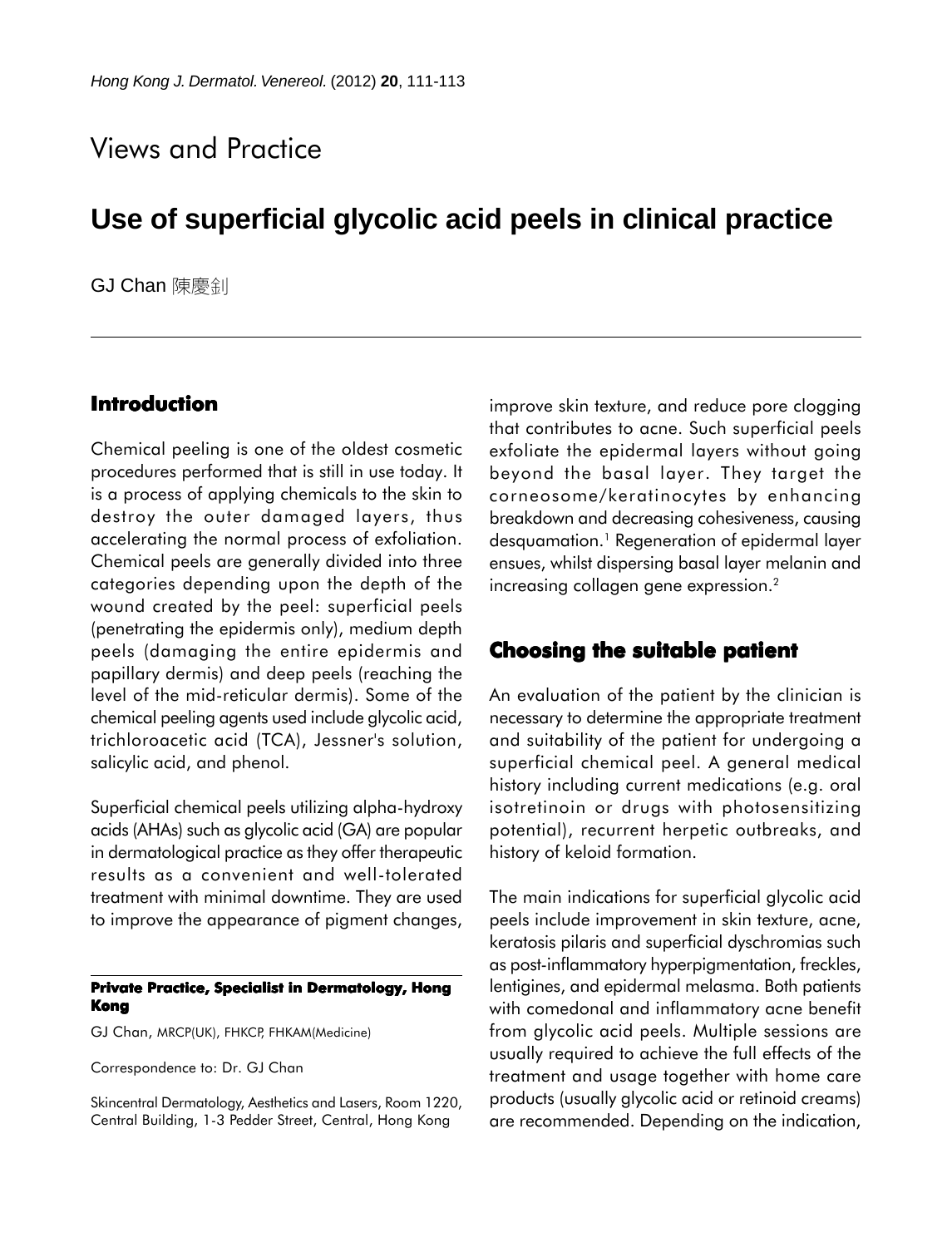superficial peels may be combined with other modalities of treatment for the best results, for example laser therapy for freckles/lentigines, hydroquinone/retinoid compounds for melasma, systemic and topical treatments for acne etc.

Contraindications to superficial chemical peels are allergies to the peeling agent, active wounds or skin infection, active pre-existing inflammatory dermatoses, patients who are uncooperative or have unrealistic expectations. Caution should also be taken if patients have recently undergone facial waxing or depilatories which may make the skin more sensitive.

In patients with severely photodamaged skin, such as those with deep wrinkles, significant tissue laxity and sagging of the face, and those with agerelated tissue volume loss, superficial chemical peels do not reach the affected histological level so other treatment modalities may be more appropriate.

## **How I utilise glycolic acids in clinical How utilise glycolic acids in clinical practice**

Preparation of the patient begins with detailed explanation of the chemical peel process, what to expect in terms of downtime, expected effects and possible complications. Informed consent should be obtained before a chemical peel and compliance with pre-peel and post-peel treatment is emphasized for the best results and to prevent complications. At least 3-4 sessions of monthly glycolic acid peels are needed to see the full effects of the treatment.

#### *Priming the skin*

I recommend patients undergoing priming of the skin for at least 2 weeks before the peel with a topical retinoic acid or glycolic acid to be used at home, which can also be used between chemical peeling sessions as maintenance therapy. Glycolic

acids as priming agents are generally better tolerated compared to retinoic acids and are more advantageous in those with sensitive skin, facial telangiectasias or those prone to facial erythema.

All AHA products may create transient stinging when first applied to the skin which is not a cause for concern. However, persistent stinging lasting longer than 30 to 60 seconds may imply that the product is too strong for the patient's skin. It is better to start with low-level products and gradually increase the concentration or frequency of use to allow for a gradual build-up of tolerance to any irritation. I usually suggest patients to start with a 15% glycolic acid cream/lotion twice weekly at night for a few weeks before gradually stepping up the frequency of use.

#### *The glycolic acid peel*

Immediately prior to a chemical peel, the skin should be cleansed with water and excess fat should be removed with agents such as acetone, rubbing alcohol or a combination of these agents. This enables proper penetration of the glycolic acid.

In a comfortable sitting position, the patient's hair is kept out of the way with a disposable shower cap and soft gauze taped with medical tape. The patient is instructed to keep the eyes closed during the procedure. A glycolic acid solution ranging from 20-70% is applied evenly over the skin whilst staying outside the orbital rim. In our practice we use a disposable soft brush applicator, but the peeling agent can also be applied using gauze or cotton swabs. I generally start with the forehead followed by the cheeks, nose and chin and a thin layer is applied several times until an even layer over the whole face is achieved.

The glycolic acid is left on until a diffuse mild erythema is noted. Localised areas of redness can be neutralised earlier with a gauze sprayed with bicarbonate solution. When mild diffuse erythema